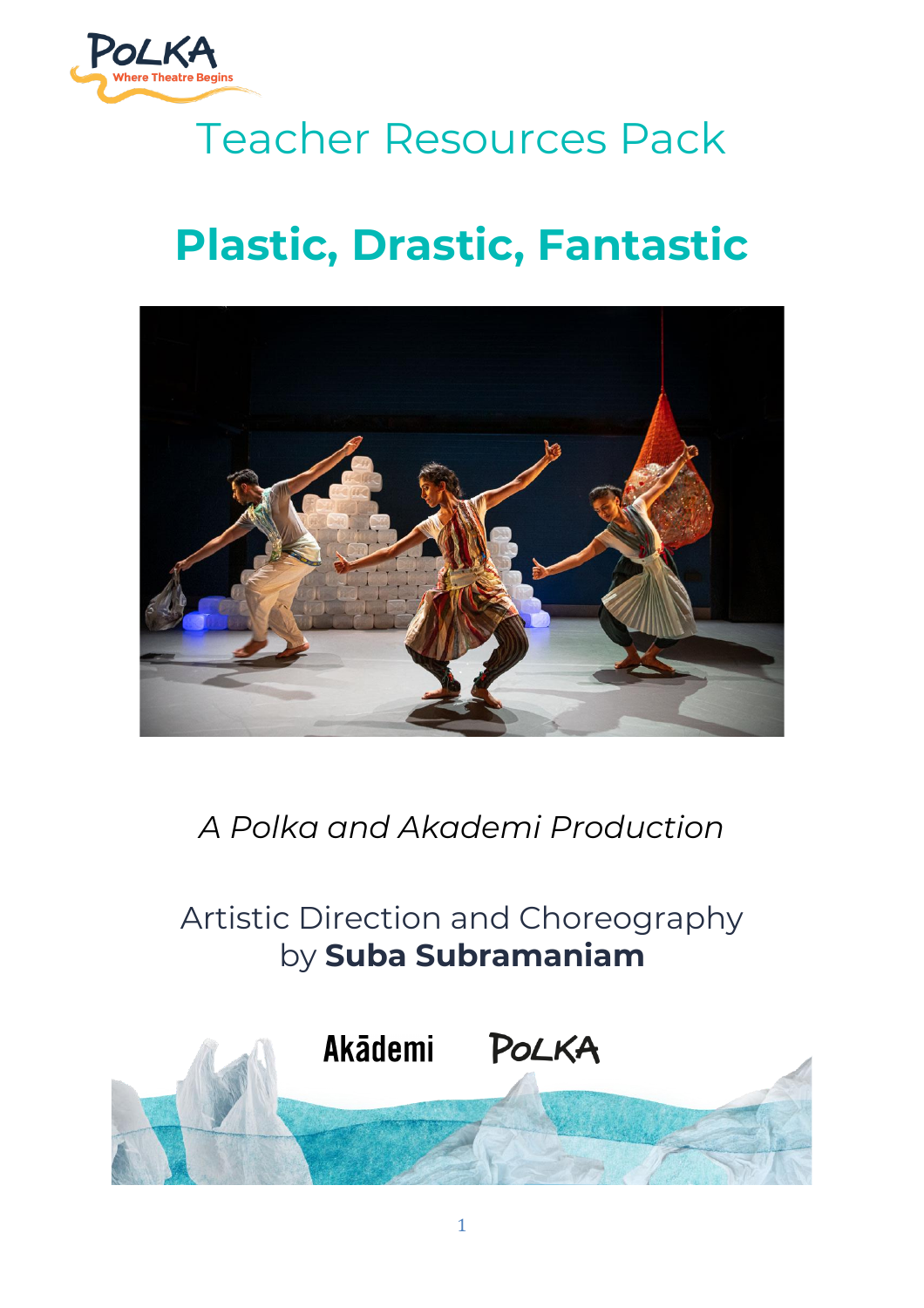



#### Dear Teacher/Parent/Carer

We are so pleased that you came to visit us at Polka Theatre for **Plastic, Drastic, Fantastic!** We hope you enjoyed seeing the production and visiting our brand-new venue.

Here are a few **activities** to do with your children and young people after you have seen the performance. These exercises are creative and drama based, which is good for **developing speaking** and **listening skills**, as well as expanding **concentration** and **imagination**.

The activities are suitable for children in **KS2** or ages **7 - 11** years. Please pass on any of the activities to your children to do at home to encourage and engage **creative minds**!

We would love to hear what you think about these exercises and how your children got along. Please send any feedback to [creativelearning@polkatheatre.com.](mailto:creativelearning@polkatheatre.com)

We look forward to seeing you again soon,

Polka Theatre's Creative Learning Team

**Key Curriculum Links KS2 (ages 7-11)**

The key environmental themes link to **Citizenship** and playing an active role as citizens, **Science** through exploring materials and their properties, and **Geography** by recognising how people can manage environments sustainably.

To **appreciate** our planet and treat it with **respect**.

To act **responsibly** to care for the planet and animals that inhabit it.

To consider the **consequences of our actions** on the natural world.

To talk about and share our **opinions** on things that matter to us.

To consider **alternative approaches** to the use of plastics.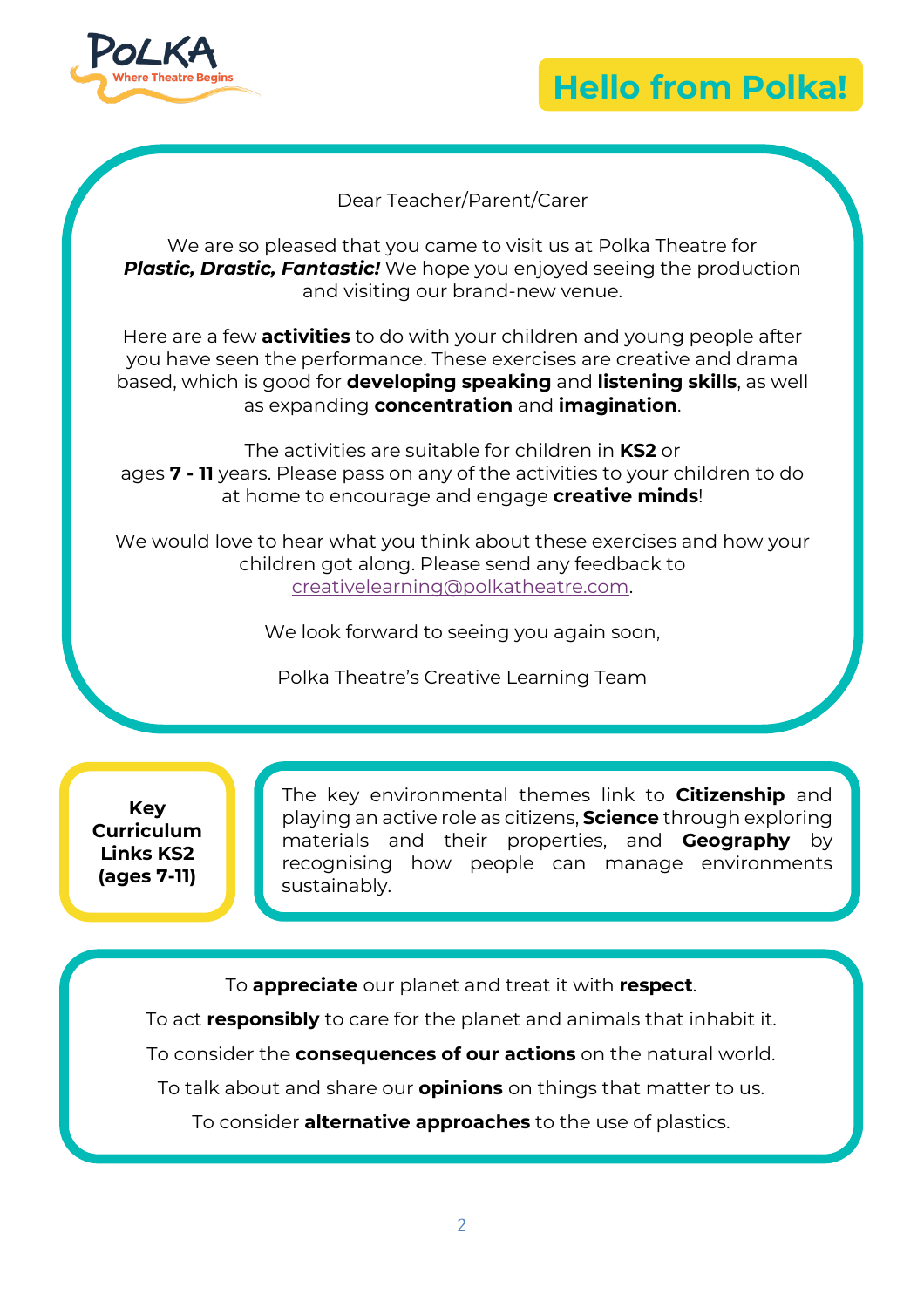

### **A Note From The Director**

It's wonderful to be here with this show that started its life at Polka Theatre nearly 3 years ago when I was a Creative Lab Artist, exploring our cultural relationship with all things plastics. Plastic Drastic Fantastic is a brand new show that highlights the complex relationship we have with this material; the fantastic usefulness it offers as well as the drastic consequences to the environment.

The show will encourage you to see plastics in a new light through our magical, recycled, sustainable set. Three stunning, highly skilled dancers will weave real life situations and create new relationships with plastic items, forging hope, positivity, delight and fun. Akademi works with South Asian dance forms to present shows that have relevance to current themes and society – illuminating issues and inspiring discussion particularly for younger generations.

We're so pleased that you could join us today – please do also visit the foyer installation and let us know your response. We invite you to not just recycle, but conserve and take care of this wonderful stuff.

> **Suba Subramaniam** Artistic Direction and Choreography

## **Background on Story**

This dance work looks at our relationship with plastics. It's in all our lives, every day and in so many ways. It is hard to imagine our lives without them. However, plastics are a major pollutant. Plastic leads to destroying the marine life and polluting the earth. Millions of tons of plastic are in the environment as waste, especially in the oceans and seas. Some estimates point out that the volume of plastic in the ocean will be more than fish by 2050.

So we have to **reduce, reuse, recycle and refuse** plastics where we can.

This dance work looks not only at the pollution aspects of plastics but at how plastics are in all our lives. It's properties like strength, durability and usefulness. We want to show you the beauty of plastics as well as how it can affect our oceans. You will see plastic bags being used as everyday objects. You will see a plastic bottle being used to make everyday things. We hope through this dance work, you'll think of plastics differently.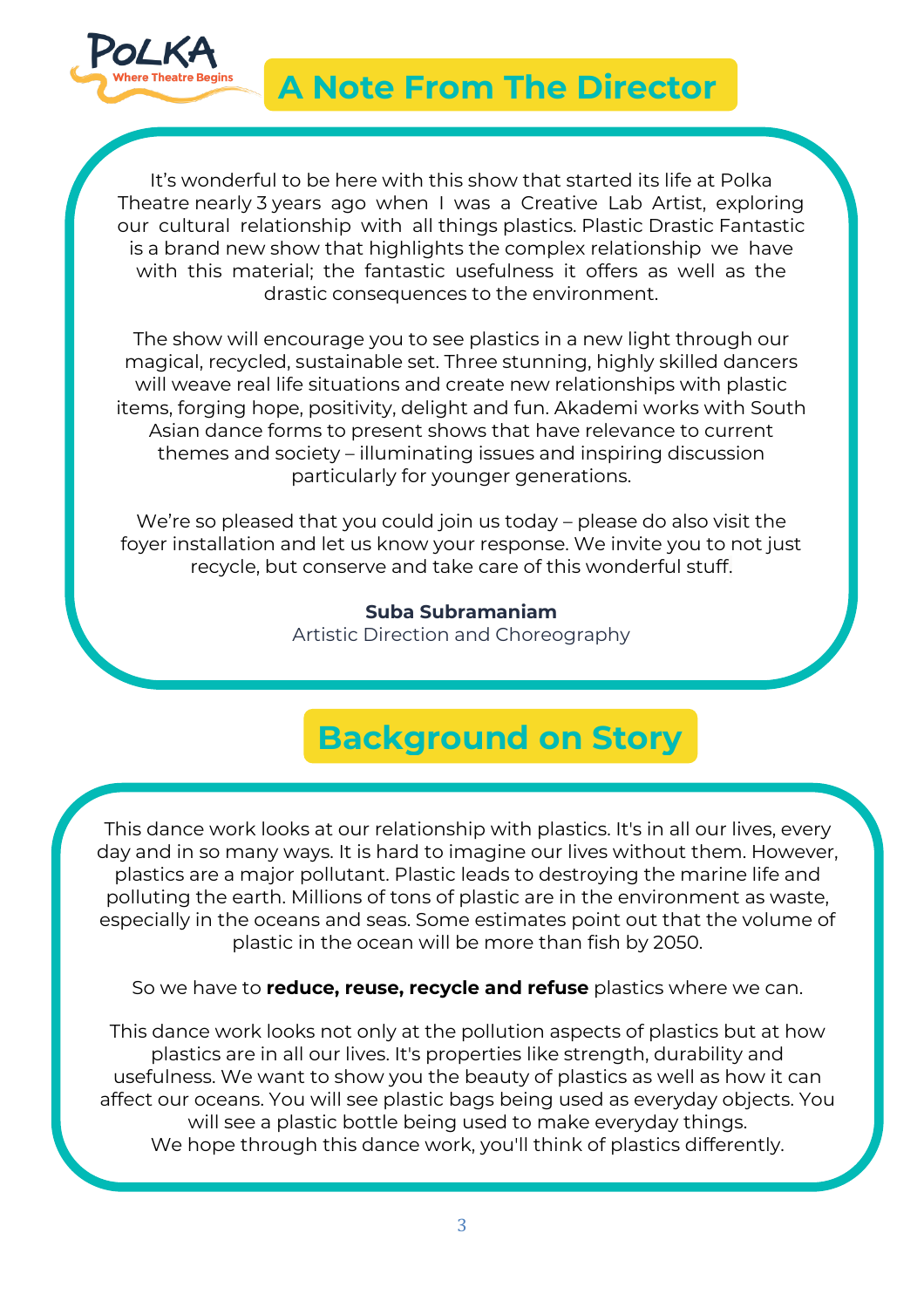

### **Warm Up Games**

### **Bottle Game**

This activity is great for warming up the body in a creative way. The physical movement energises the group and brings focus, as well as improving coordination, balance and posture. Movement positively affects cognitive development, physical health and mental wellbeing.

#### **How to lead the activity**

The children stand in a circle or in a space in the room.

The teacher asks the group to imagine they are deep sea divers going on a plastic bottle collecting mission. Take 5 deep breaths in through the nose and out through the mouth in preparation to dive.

The teacher asks the children to balance on one leg, lean forward slightly and then 'swim' through the air using their arms and other leg to do swimming strokes as they balance. To help balance, focus on a spot on the ground. Repeat on the other leg.

When you have swum down deep ask the children to stand with two feet on the ground ready to collect plastic bottles. They stretch up their arms as high as possible to grab imaginary bottles, then stretch to the side, out front and then all around to collect as many bottles as they can. You could play music for them to move to.

The teacher invites discussion around why there are so many plastic bottles in the ocean. What can be done about it? What will happen if we keep throwing bottles in the sea? How can we reduce our use of bottles?

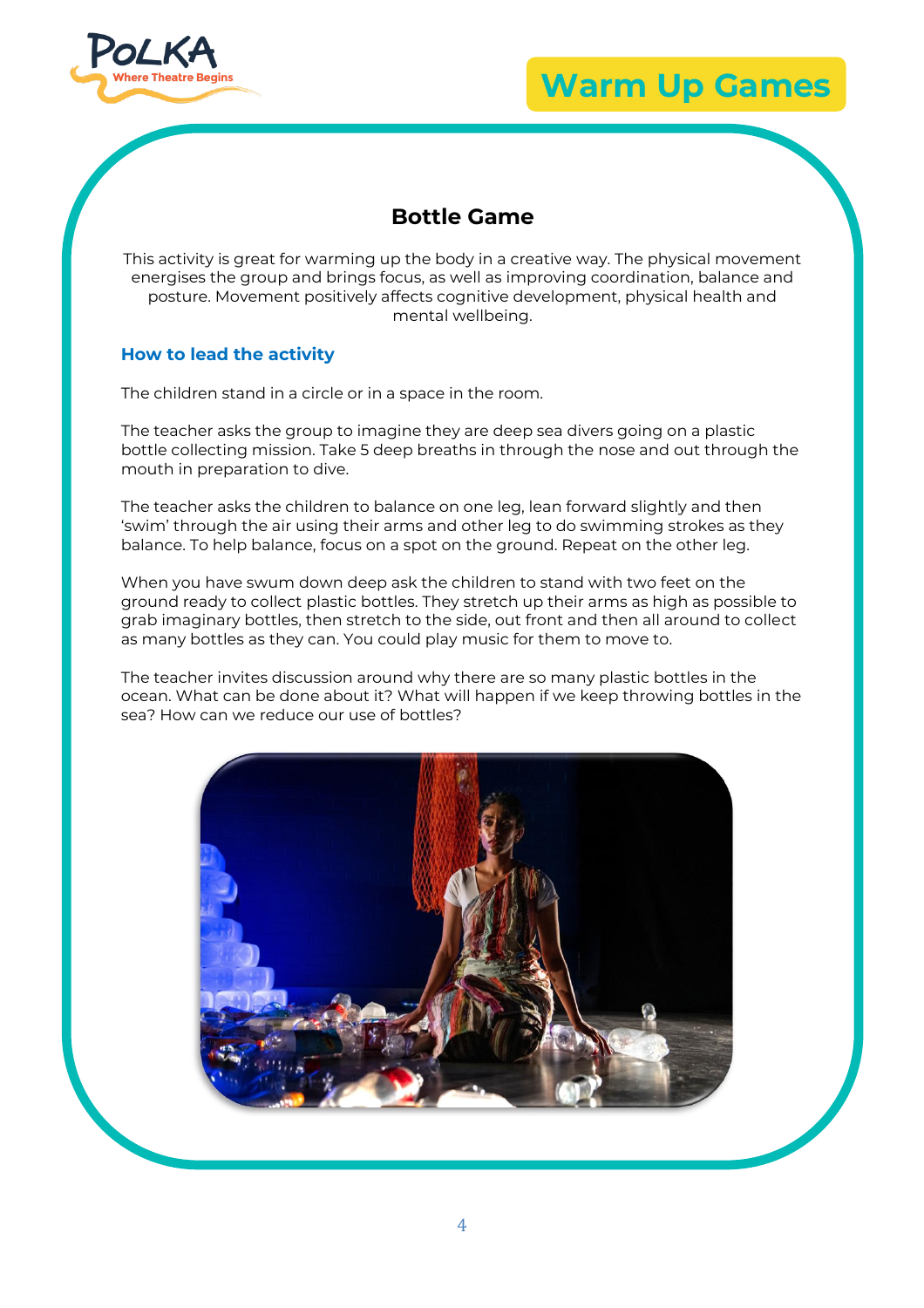

### **This Is Not A Plastic Bottle, This Is A…**

This activity is great for widening imaginations and encouraging children to share their ideas with the rest of the class. It encourages pupils to speak clearly and confidently, improvise and think on their feet.

#### **How to lead the activity**

The children sit or stand in a circle.

The teacher takes a plastic bottle and says "this is not a plastic bottle, this is a…" and they turn the bottle into something else using mime skills. E.g. It becomes a telephone/hat/toothbrush/umbrella. The rest of the group have to guess what the bottle has become.

The teacher passes the bottle to their neighbour and they have a turn, "this is not a plastic bottle, this is a…" Keep on going until everyone in the circle has had a turn. Make sure the person acting doesn't say what they have turned the bottle into! The teacher tells the groups that a plastic bottle can become many different things. Invite discussion around what we can do to reuse plastic bottles. Think about storage, art, gardening, building and…

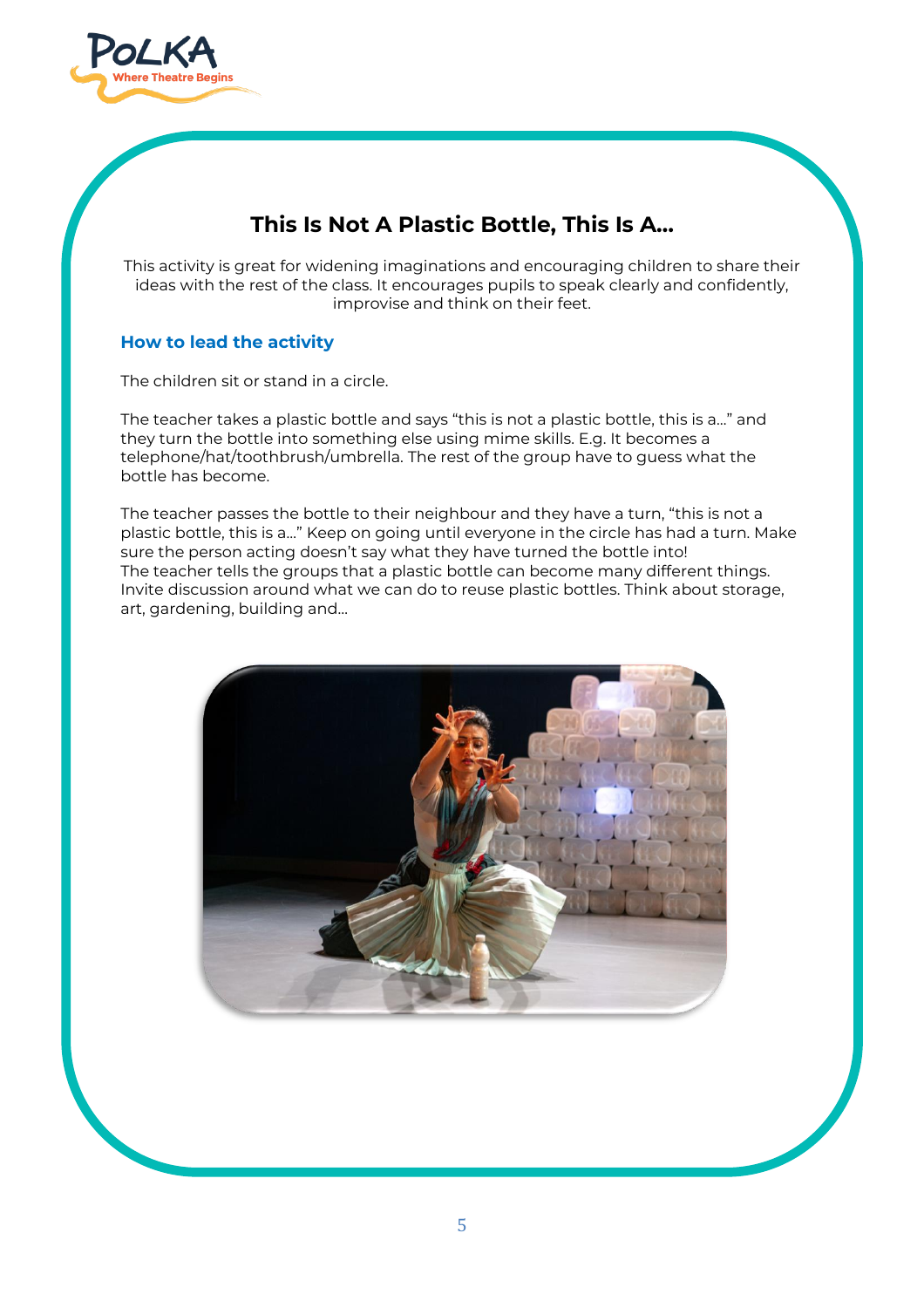

### **Whispering Waves**

This activity increases physical confidence, focus and balance. The children are encouraged to collaborate and explore non-verbal ways of communicating. They also respond to different music styles/tempos. The activity uses alliteration to describe a setting.

#### **How to lead the activity**

The children stand in a circle or in a space in the room.

The teacher plays gentle music and asks the children to imagine their hands are the waves of the ocean. Keeping their feet in one place, the children move their hands in waves all around them in response to the music. What shapes can they make? Can they move up high/down low? Repeat with a piece of fast paced music.

Do the activity again. This time the teacher asks the group to repeat whispered descriptions of the ocean using alliteration as they make their waves. Use the descriptions below or create your own with the group.

> *Wading through the watery waves Silver, swirling, shimmering sea Green sea grass grows Timid turtles tumble by*

Show some of the Whispering Waves to the rest of the group. Repeat but using different voices to say the words. How does this change the way we move? Try: quiet/loud/excited/nervous etc.

The teacher asks the children to think of another place they could journey through. Ask for suggestions for different ways to move and then repeat the movement and chant, changing expression/volume each time. You could use:

> *floating/speeding/diving through the ocean… Trudging/skipping/creeping/tiptoeing through the forest… Wandering/staggering/crawling through the desert… Clambering/scrabbling/hiking up a mountain…*

The teacher starts a discussion around what animals might live in the different places. How can we make sure they are kept safe?

As an extension the teacher asks the children to work with a partner to create a short movement piece using their arms as waves. The children then add their own alliteration descriptions (or extend them into poems) and perform for the class.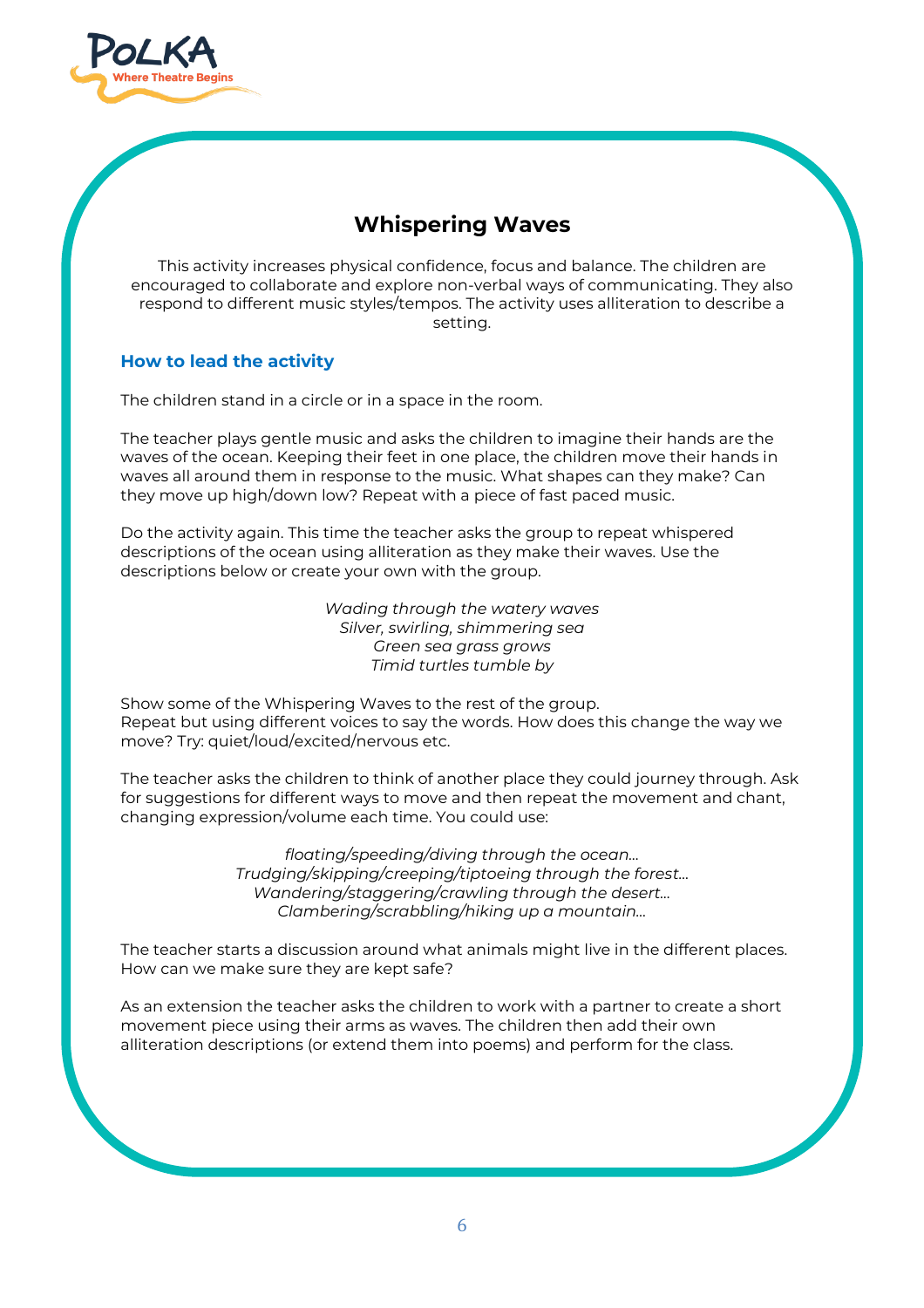

### **Splashing In The Ocean**

This activity encourages children to experiment with vocal volume and expression, as well as increasing their spatial awareness and physical story telling. It uses imaginative play for children to explore different geographical (or story!) locations and experiment with different verbs for movement.

#### **How to lead the activity**

The teacher asks the children to move around the space as if they are swimming through water. As they move they chant, "I'm swimming through the ocean, the ocean, the ocean. I'm swimming through the ocean and I stop!" Repeat but using different voices to say the words. How does this change the way we move? Try: quiet/loud/excited/nervous etc.

The teacher asks the children to think of another place they could journey through. Ask for suggestions for different ways to move and then repeat the movement and chant, changing expression/volume each time. You could use:

> *floating/speeding/diving through the ocean… Trudging/skipping/creeping/tiptoeing through the forest… Wandering/staggering/crawling through the desert… Clambering/scrabbling/hiking up a mountain…*

The teacher starts a discussion around what animals might live in the different places. How can we make sure they are kept safe?

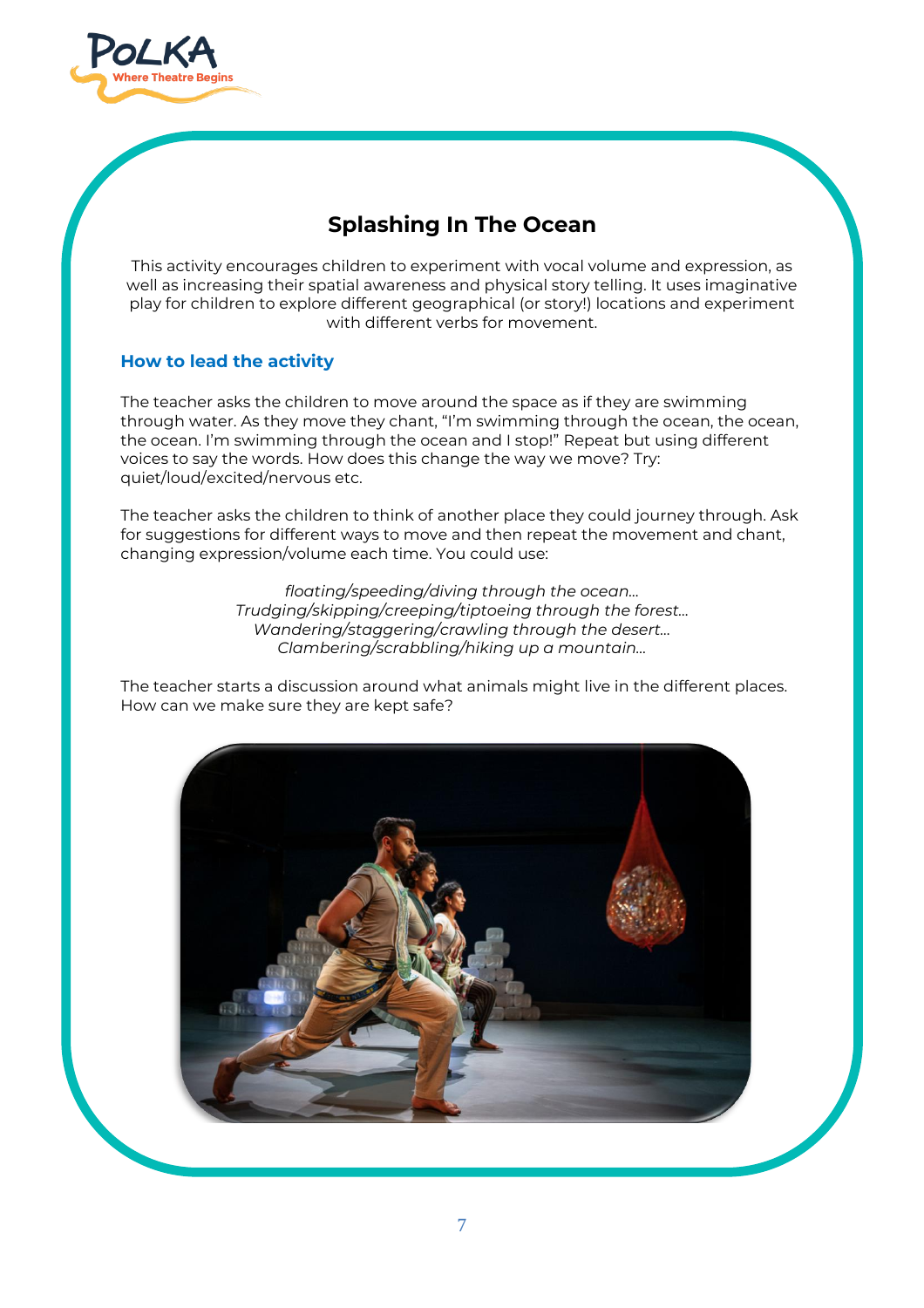

### **Ocean Compass**

This activity uses the 4 points of the compass to engage with South East Asian dance gestures. The children learn, perform and develop sequences of movement using the gestures. Physical confidence.

#### **How to lead the activity**

The teacher shows the class the South East Asian dance gestures for: turtles, birds and a multi-use dance gesture. Use the pictures and guide below.

#### **Kurma Hasta:**

A double-hand gesture that portrays the turtle. With the thumb and pinky finger stretched outwards, the other three fingers of each hand interlock and fold inwards towards the palm. If you want a challenge, try moving the front thumb and pinky finger (the ones facing towards your partner) in circles, like fins that are swimming in a breaststroke type motion.



#### **Garuda Hasta:**

A double-hand gesture that shows birds flying. With your palms facing your chest, cross your hands over and interlock the thumbs. The hands become the wings of the bird and the thumbs are the bird's body. You can move this gesture up from your chest towards the sky and follow it with your eyes, to show a bird in flight. If you want a challenge, try curling and uncurling your fingers in unison to mimic the flapping of the birds wings.

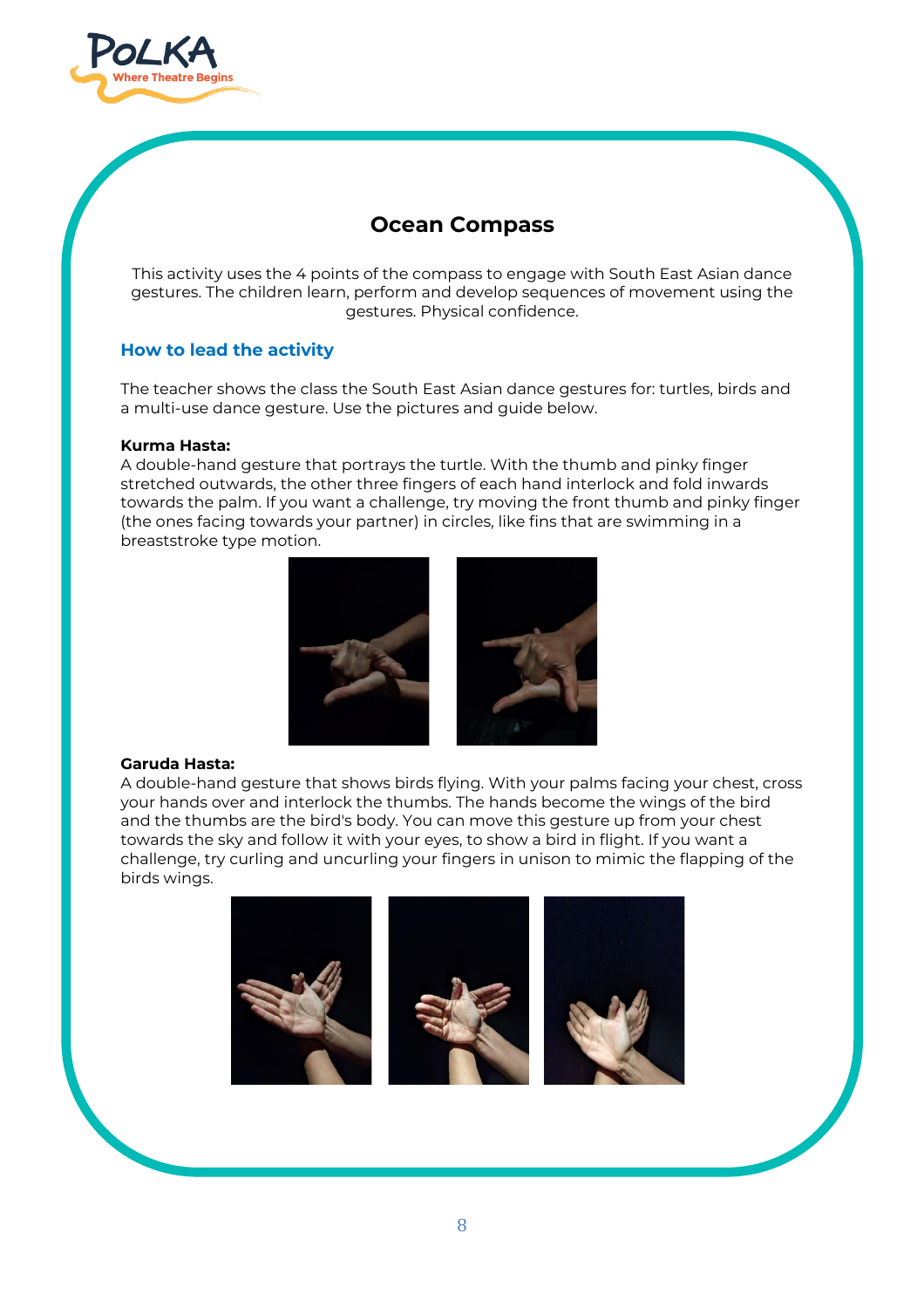

#### **Hamsasya Hasta:**

This is a single-hand gesture that you can do with just one hand or both hands and it's got a big range of uses. Join your thumb and forefinger together at the tips, and splay out the other three fingers. Stretch out the thumb - forefinger combination so that the hole they make is teardrop-shaped. In the show, you might have noticed us using this gesture as a way of signalling that we are holding a piece of string or cloth, to show water droplets falling from the net, or to show a necklace. Can you find any of your own meanings and uses for this gesture?



The teachers labels each side of the room North, South, East and West.

When the teacher calls out North the children go there and perform the turtle gesture. When the teacher calls out South the children go there and perform the birds gesture. When the teacher calls out East the children go there and perform the multi-use gesture.

When the teacher calls out West the children go there and perform their own creative gesture.

After getting the group familiar with the locations and gestures repeat but this time in each spot the children find a partner and perform a short movement piece with their partner. Choose some to share with the group.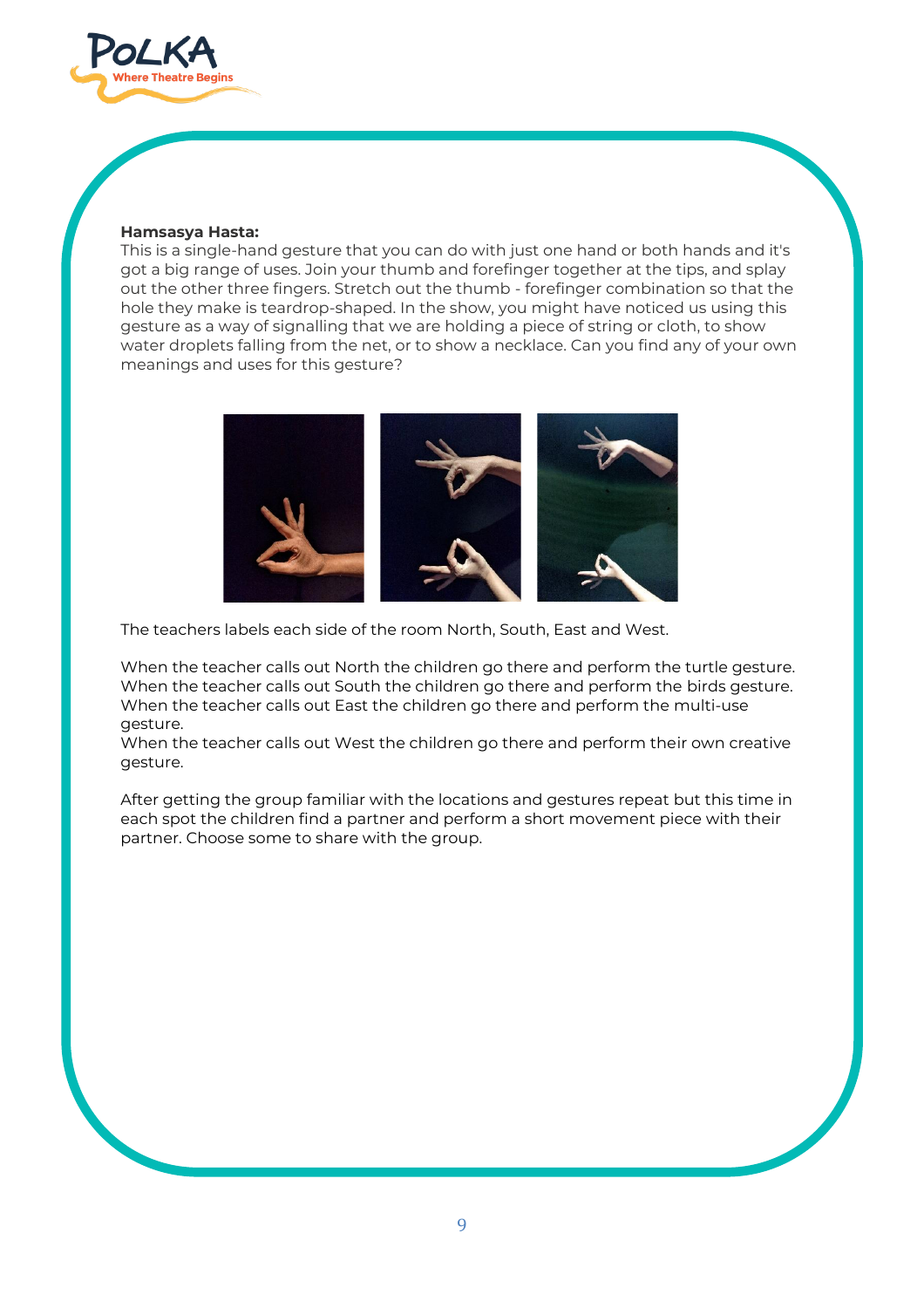

### **More Activities!**

### **Agree/Disagree**

This activity encourages children to share and challenge their opinions. Through engaging in discussion and debate they are supported to consider how people can manage environments sustainably, and think about the consequences of their actions as citizens. This activity also promotes confidence in sharing ideas and speaking to a wider group.

#### **How to lead the activity**

The teacher puts a sign at one end of the room saying AGREE and a sign at the other end of the room saying DISAGREE. They tell the class that the centre is neutral or 'I don't know' and there is an invisible scale between the two signs.

The teacher reads out the below statements (or use your own). The children go and stand on the scale wherever feels right for them. If they agree 100% they stand by the AGREE sign. If they almost agree they stand near the sign etc. Start with some funny statements to get the children familiar with the set up.

> *Chocolate is the best food ever Sundays are the best day of the week Tennis is better than football Humans are more important than animals Ocean pollution is a big problem I do lots to help the planet I am not responsible for the rubbish I make Plastic should be banned Single use plastic should be banned Protecting the environment is the responsibility of the government It is my responsibility to look after the planet I can't do anything to help the planet Plastic bottles should always be recycled*

After reading each statement, the teacher leads a discussion asking why people are standing in particular spots. Does anyone want to move places after hearing what others have to say?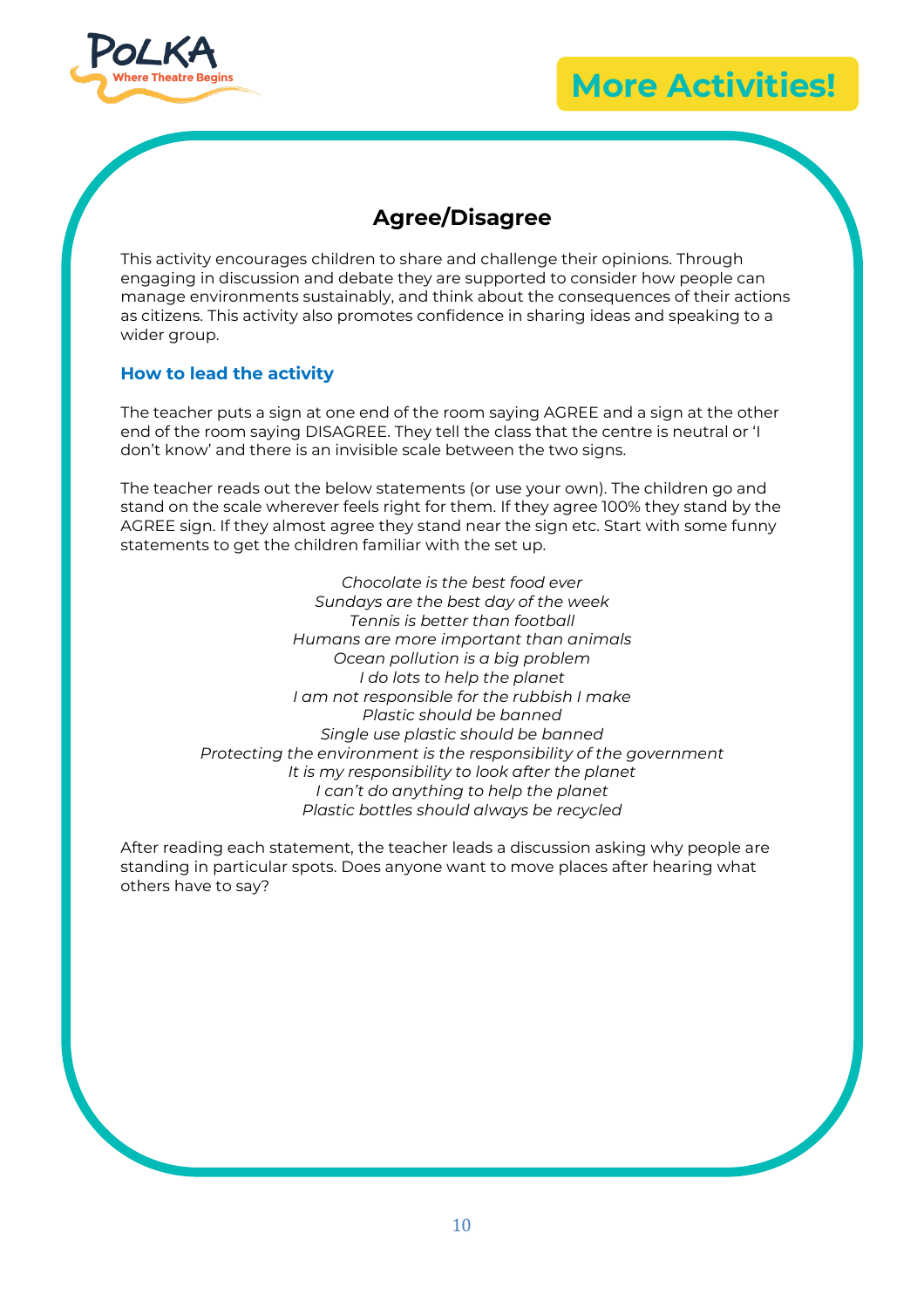

### **Bottle Moves**

This activity encourages focus, collaboration and physical expression. The children are encouraged to explore non-verbal means of communication. Through sharing their ideas and performing their confidence will grow. The children experiment with decision making and how they can move their bodies.

#### **How to lead the activity**

Each child in the class will need a plastic bottle. They then stand in a space in the room.

**Part 1:** The teacher plays music and asks the class to imagine that their plastic bottle is bobbing on the surface of the sea. The weather gets stormier. What shapes and movements can they make with their whole bodies as the bottle moves through the water. Choose some children to share with the class.

**Part 2:** The teacher asks the children to work with a partner. They stand facing each other and create a short movement piece with their bottles interacting with each other. Choose pairs to share with the class.

**Part 3:** The teacher asks pairs to join up and make a group of 4. The groups then devise a movement piece using their bottles. The teacher asks them to include:

> *Some synchronised movements Different levels (high and low movements) Fast ad slow movements A clear beginning, middle and end*

**Part 4:** The teacher asks the group to add in lines of text about the importance of reduce/reuse/recycle. They say these over the top of the moves. Choose groups to share with the class.

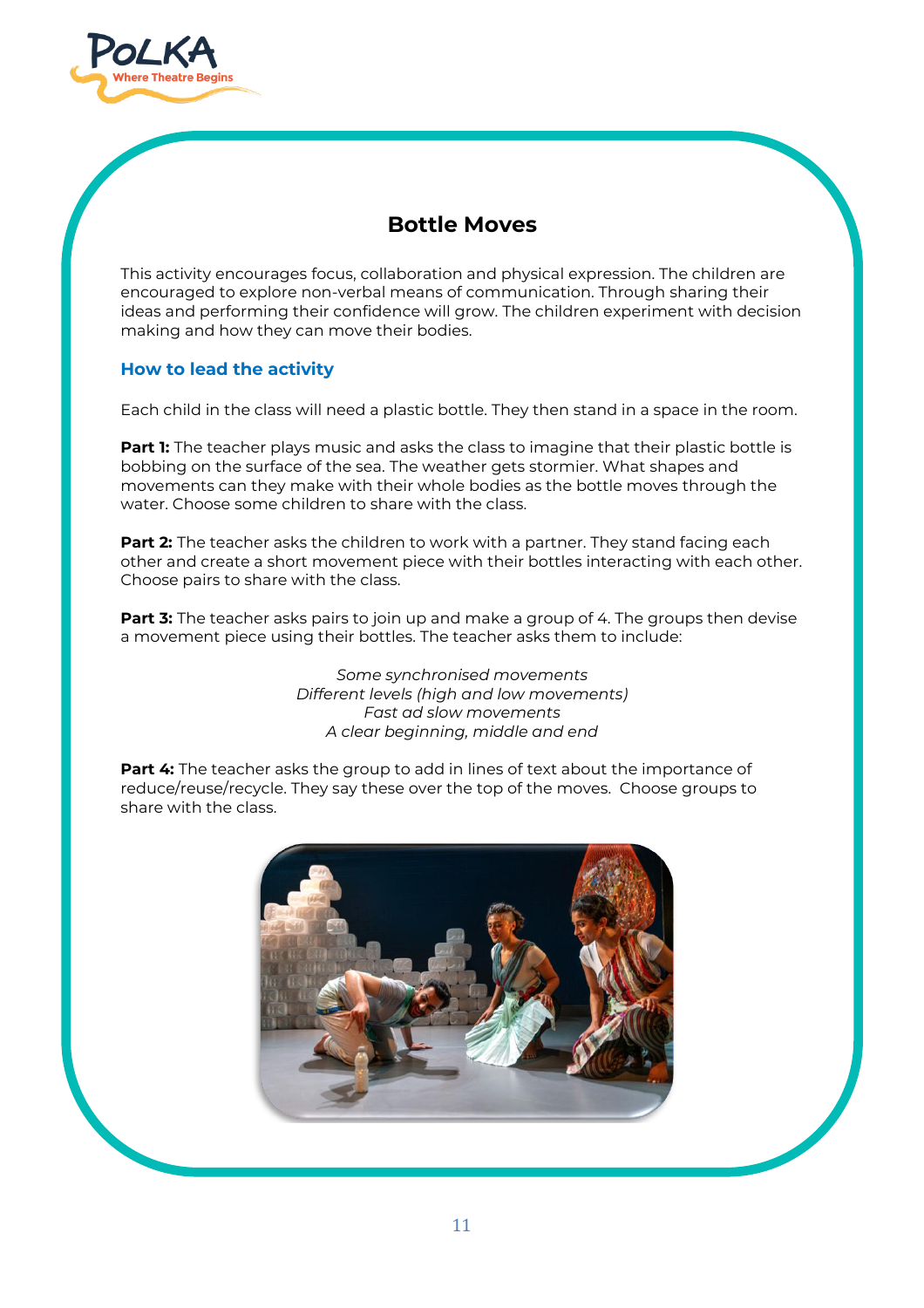

### **Reduce, Reuse, Recycle Advert**

This activity encourages children to share their ideas and opinions in a creative way, and encourages them to take on the role of an active citizen. They will be urged to use persuasive language and the features of an advert, increasing speaking and listening skills, confidence in presenting and collaboration skills.

#### **How to lead the activity**

Plastic Pollution is one of the most important environmental issues that we face. The teacher tasks the children with creating short TV/Youtube Info Advert persuading people to Reduce, Reuse and Recycle their plastic. The children work in groups of 3 or 4 to create and perform the adverts which should be no more than 1 minute long.

Before starting the teacher asks the class for ideas/advice they could use in their adverts to persuade people to Reduce, Reuse and Recycle. The teacher asks them to think about:

**IMPACT: What is the impact of plastic pollution on our world?** *Damage to ecosystems, health, animals etc* **IMPORTANCE: Why is it so important to reduce plastic waste?** *Reduces pollution, helps the environment, saves energy, reduces carbon emissions* **WHAT WE CAN DO: What can we do to reduce plastic waste?** *Reduce (use reusable bottles or…), Reuse (make art from recycled materials or…), Recycle (clean, sort and recycle our rubbish…)*

The teacher encourages them to use persuasive language and features of adverts: Rhetorical questions, alliteration, positive language, information, a catchy slogan, bossy verbs etc.

The children perform their adverts for each other and discuss the ideas shared.

As an extension task the children could design leaflets/posters persuading people to Reduce, Reuse and Recycle.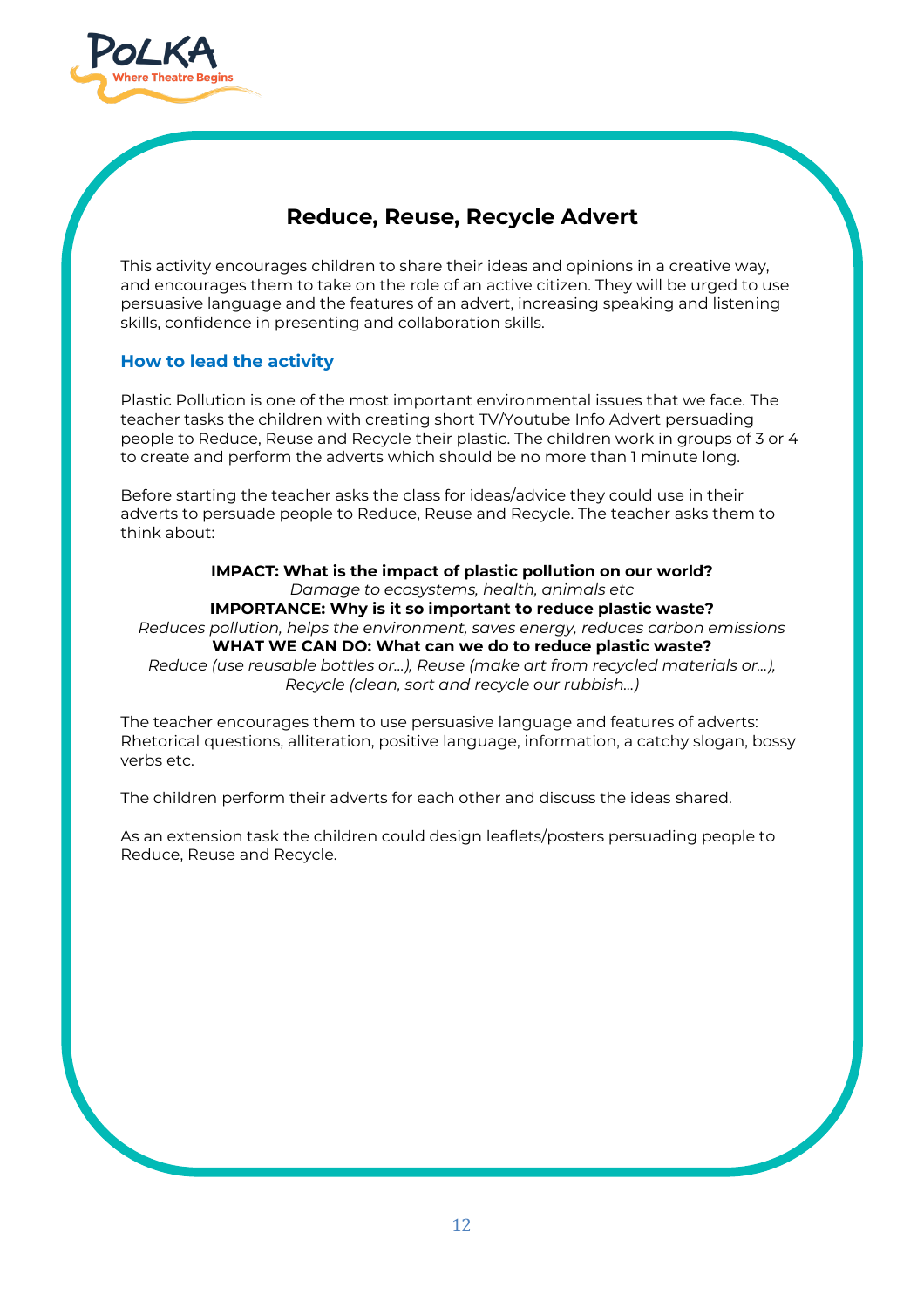

### **The Life Of A Plastic Bottle**

The activity involves story sequencing and physical story telling. The children are encouraged to consider what happens to rubbish once we throw it away and to take responsibility for their actions. The make decisions collaboratively and have the opportunity to share their ideas with the rest o the class both through performance and discussion.

#### **How to lead the activity**

The teacher asks the class about the life of a plastic bottle. First it is made in a factory, The teacher leads a discussion on the impact of what happens after the bottles are thrown into the river. How can we take responsibility for our rubbish?

> *The Bottle Factory The Bottle's Journey to the Shop The Bottle Being Sold The Bottle Being Drunk The Bottle Being thrown into a river*

For each title the teacher gives the group 1 minute to create their picture and then counts down, "5,4,3,2,1 FREEZE!" and the groups freeze in their still images. Look at some of the groups as you do.

The teacher then asks the groups to make the next 3 (or more) still images in the story. Task them with creating a title for each image and give them around 10 minutes to create and practice their images. Choose some groups to perform to the rest of the class.

The teacher leads a discussion on the impact of what happens after the bottles are thrown into the river. How can we take responsibility for our rubbish? and practice their images. Choose some groups to perform to the rest of the class.

The teacher leads a discussion on the impact of what happens after the bottles are thrown into the river. How can we take responsibility for our rubbish?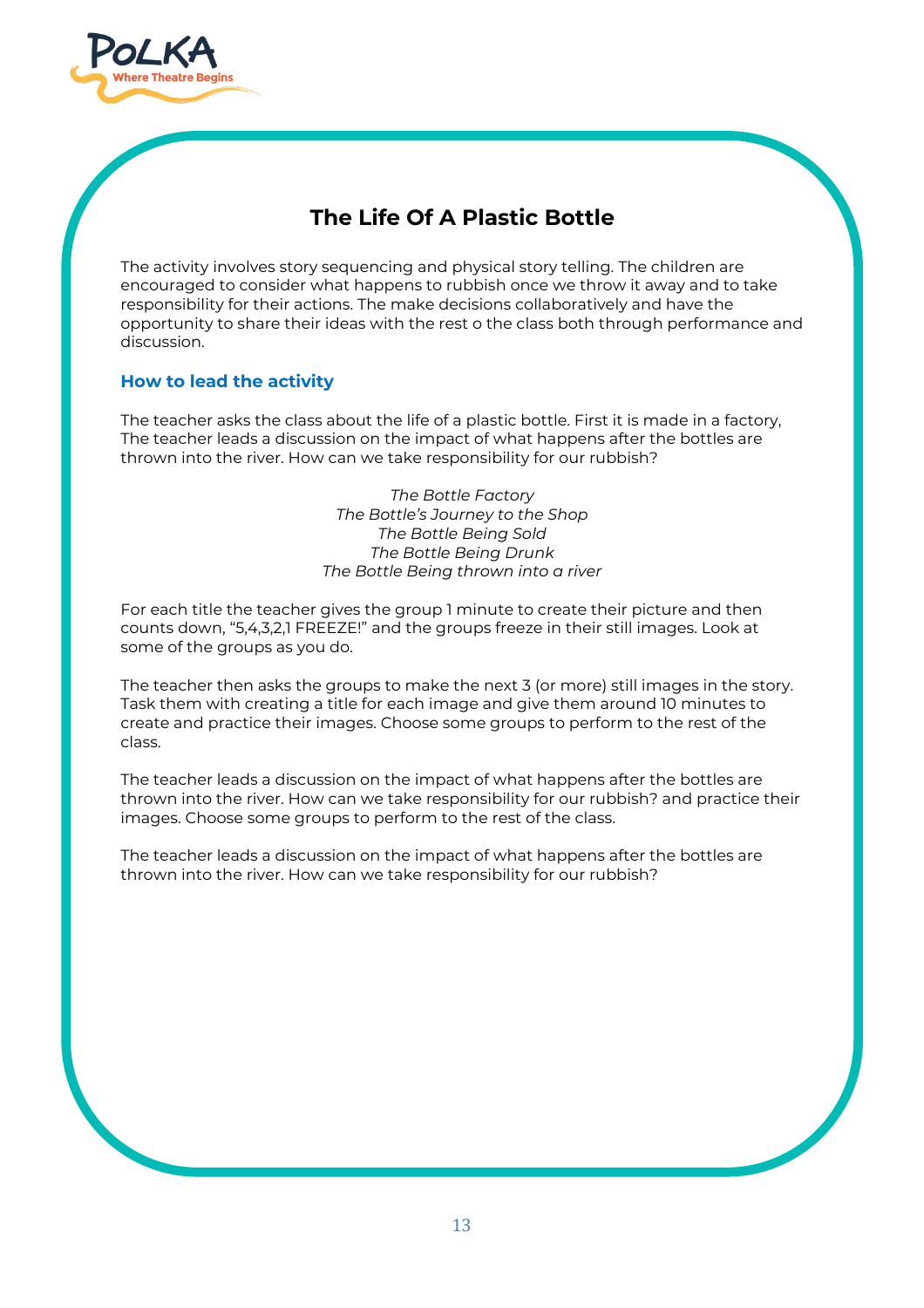

### **Pollution Arcostic Poem**

This activity is great for getting children writing and using creative language. They will also consider the impact of plastic on the environment and what we can do to try and help.

#### **How to lead the activity**

The teacher leads a discussion with the class highlighting their main ideas around plastic pollution and the importance of reducing waste, reusing plastic objects and recycling.

The teacher holds up a variety of different plastic waste objects (carrier bag/bottle/packets etc) and asks the children to describe them using similes or alliteration. E.g. The carrier bag floated like a jellyfish through the cool, blue waters.

The teacher asks the children to write an acrostic poem about POLLUTION. The children are encouraged to use similes, metaphors and alliteration.

The teacher can print and use the template on the next page for the children to write on or they can create their own.

The teacher can ask the children to illustrate their work.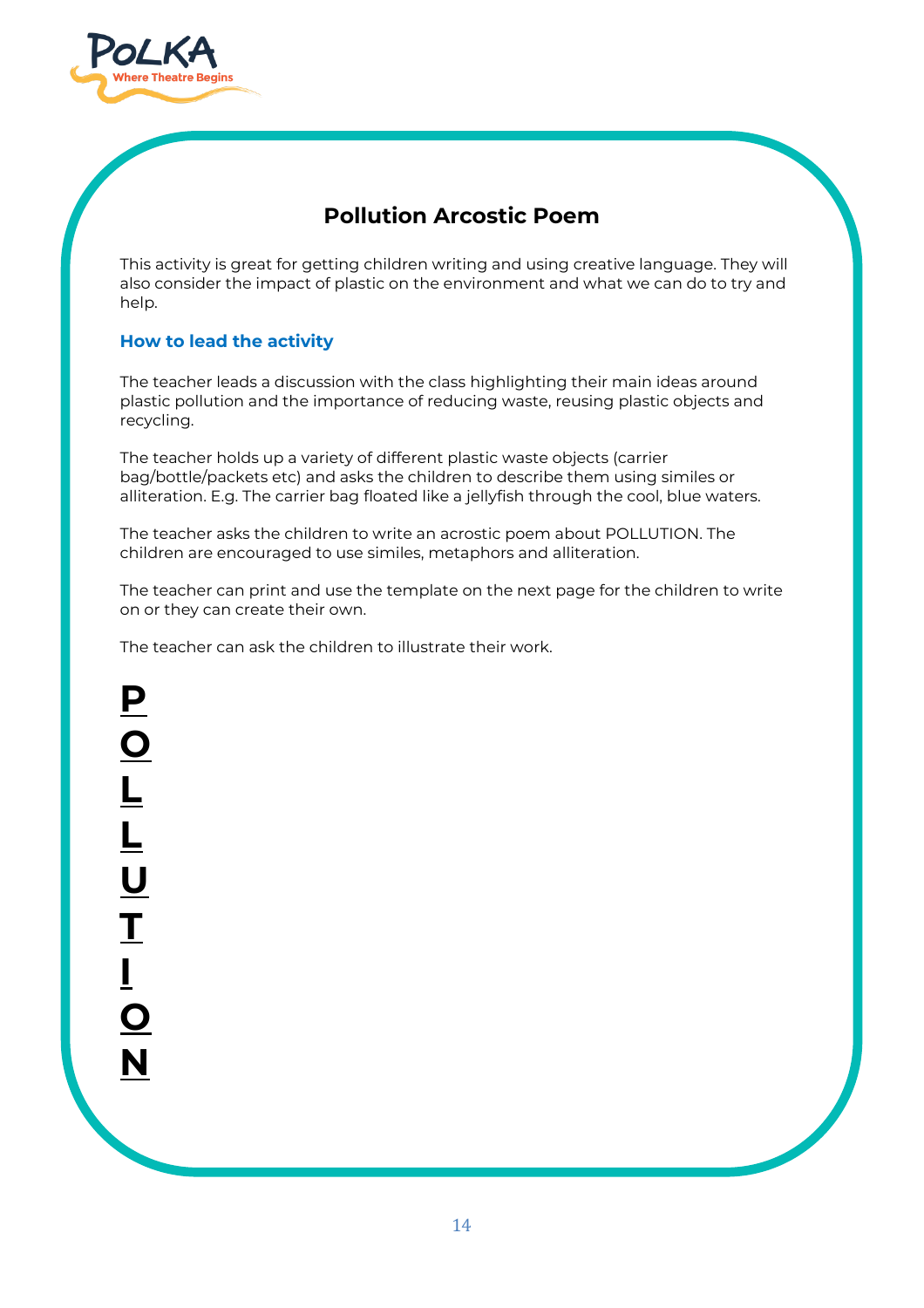

### **Extra Fun Things To Do!**

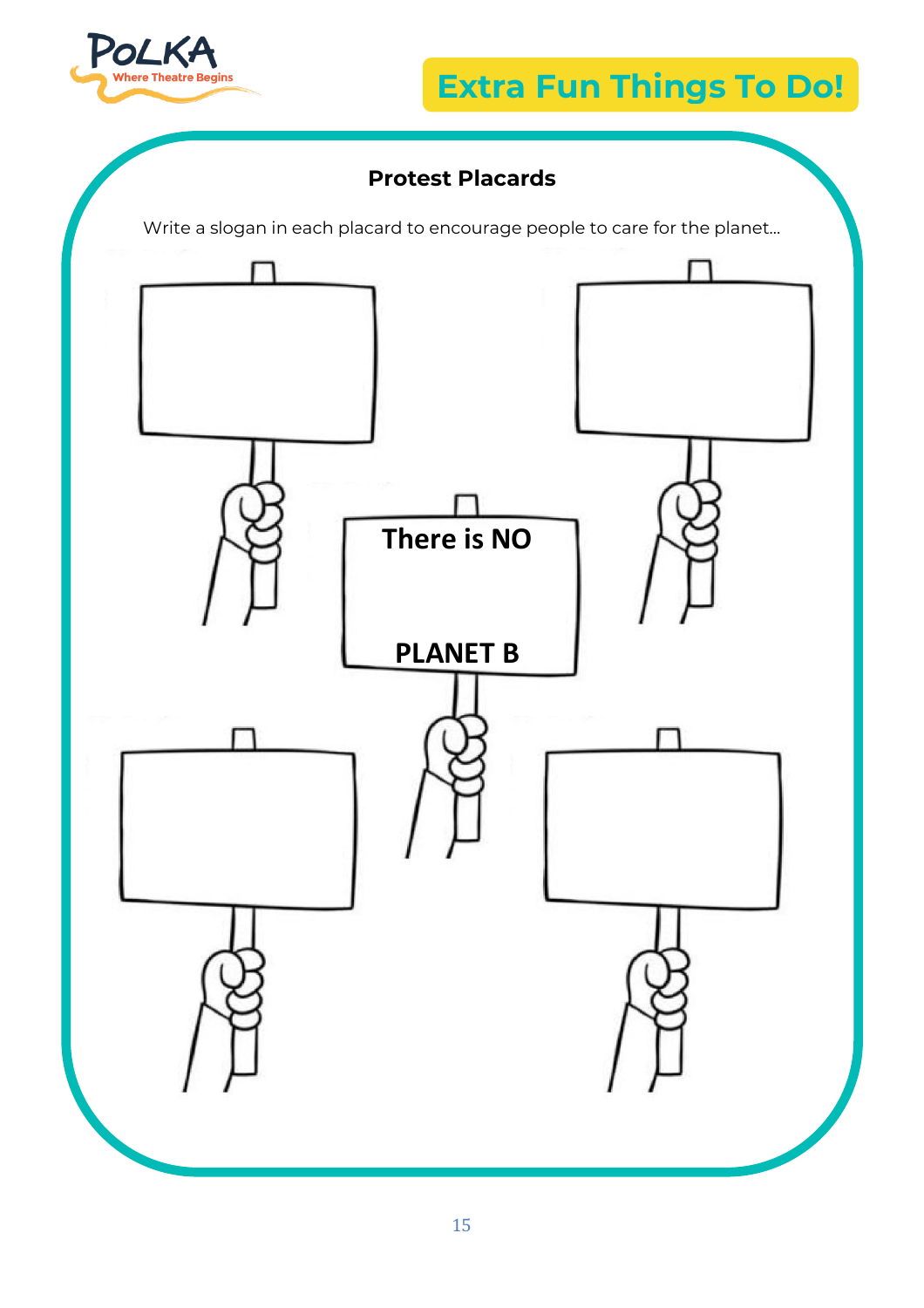

### **Bottle Beasts!**

Create your beasts by drawing on the bottles…